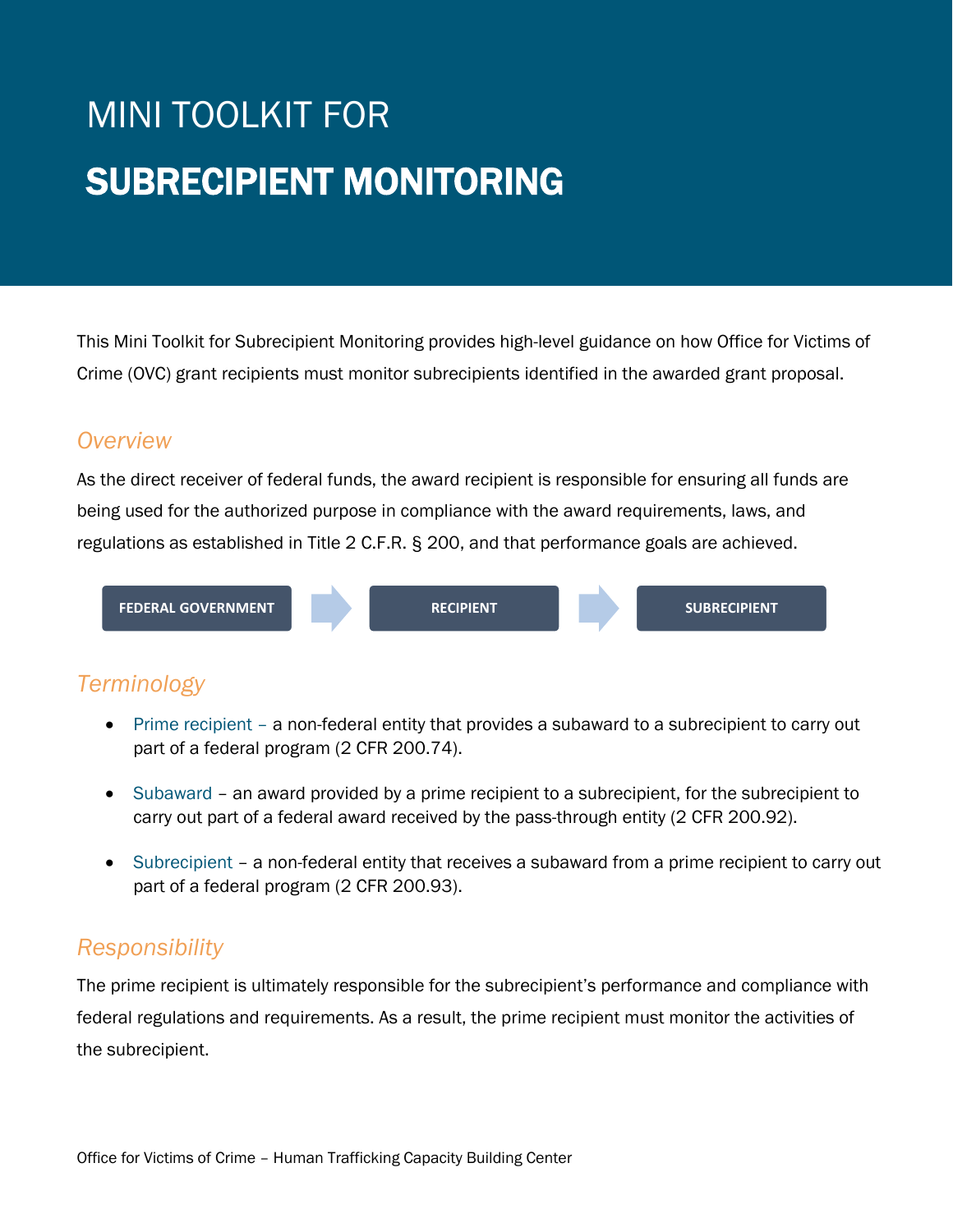A prime recipient must establish written policies and procedures for subrecipient monitoring, as described in 2 CFR Part 200.331. A prime recipient must also conduct a risk assessment of each subrecipient - to determine the type, scope, and frequency of monitoring needed.

Developing an active relationship with subrecipients improves an entity's ability to effectively monitor their activities and use of funds, ensuring proper stewardship and fulfilling their oversight responsibilities. Most importantly, subrecipient monitoring ensures that all fiscal and programmatic requirements are fulfilled in accordance with the terms and conditions of the subaward agreement.

When monitoring subrecipients, prime recipients should ensure financial systems meet guidance in 2 CFR § 200.302 including—

- 1. Identification of federal award and source of funding.
- 2. Accurate, current, and complete disclosure of financial results for each federal award.
- 3. Records that identify the source and application of all federal funds by award that is supported by adequate documentation.
- 4. Adequate safeguarding of assets.
- 5. Comparison of expenditures to approved budget amounts.

Note: Depending on the awarded grant proposal, some subrecipients may contribute to the [OVC](https://htcbc.ovc.ojp.gov/library/publications/match-requirement-tip-sheet)  [federal match requirement](https://htcbc.ovc.ojp.gov/library/publications/match-requirement-tip-sheet) and need to [document match contributions.](https://htcbc.ovc.ojp.gov/library/publications/documenting-kind-match-tip-sheet)

### *OJP Oversight*

The Office of the Chief Financial Officer (OCFO) provides fiscal policy guidance as well as accounting, budget, financial, and grants management. OCFO's five divisions assess grantee and OJP financial management policies, procedures, and practices, and contribute to overall financial integrity and the achievement of OJP-wide goals and objectives.

During OCFO monitoring and audits, the three most common deficiencies found with subrecipient monitoring are inadequate policies and procedures, inaccurate and/or late financial or performance reports, and unallowable expenditures.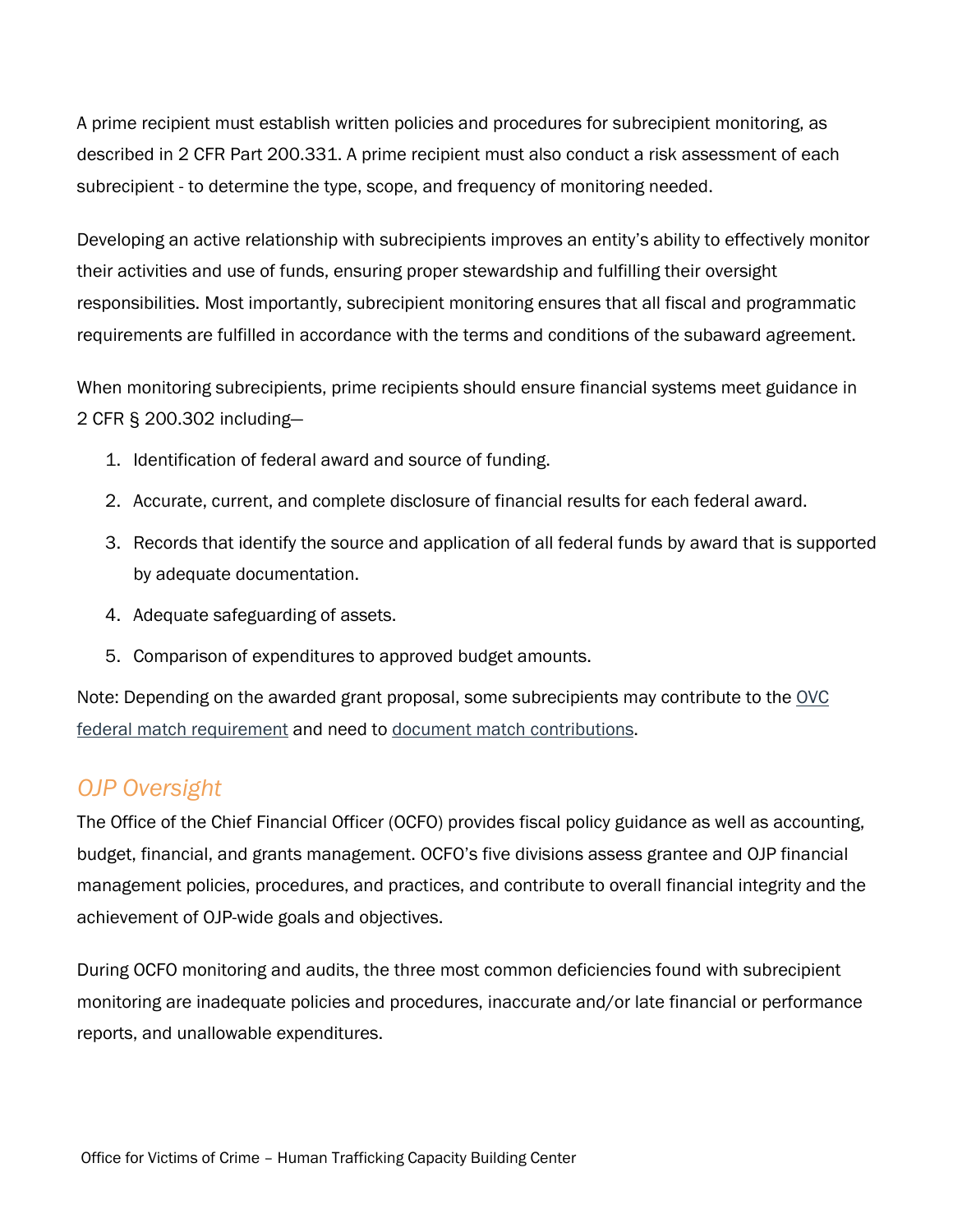## *Procedures for Monitoring a Subrecipient*

- Develop and implement written procedures to monitor subrecipients.
- Complete a risk assessment to inform a subrecipient monitoring plan.
- Ensure subawards in the approved budget are authorized by OVC.
- Establish a subaward with the subrecipient once budget is approved.
- Comply with the Federal Funding Accountability and Transparency Act reporting requirements, as applicable.

## *Do's and Don'ts for Subrecipient Monitoring*

#### DO NOT

- Assume a subrecipient knows how to manage federal funds properly.
- Wait for a subrecipient to contact the recipient organization once an issue arises.
- Rely on verbal reporting only.

#### DO

- Follow the [DOJ Best Practices](http://www.ojp.gov/funding/financialguidedoj/iii-postaward-requirements#9ca2v8) guidelines.
- Maintain adequate subaward documentation including the subrecipient award agreement, established written policies and procedures on subrecipient monitoring, subrecipient audit findings, and the resolution of such findings.
- Become familiar with key post-award requirements, including general *award special conditions*, [federal match requirements,](https://htcbc.ovc.ojp.gov/library/publications/match-requirement-tip-sheet) and [grant reporting.](https://www.ojp.gov/funding/implement/overview)
- Examine previous subrecipient activity and audits, whether under the same or similar subawards.
- Require subrecipients to submit monthly or quarterly financial and performance reports.
- Review financial documentation from subrecipient including timesheets, invoices, payroll ledgers, and other budgeted expenses.
- Communicate regularly with subrecipients.
- Inquire about program activities.
- Perform subrecipient site visits, at least annually.
- Examine programmatic records.

Office for Victims of Crime – Human Trafficking Capacity Building Center